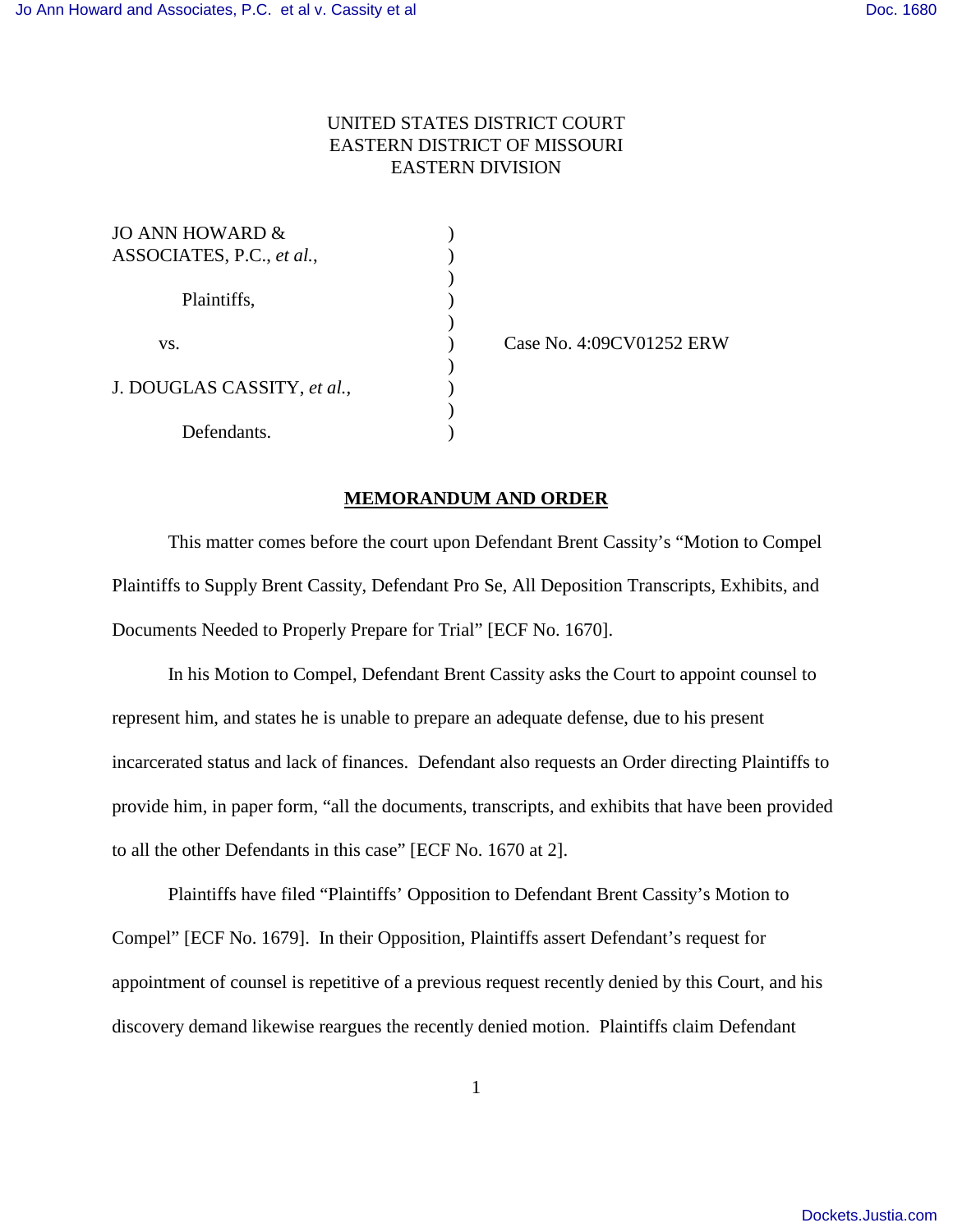makes no effort to tailor his overly burdensome request, and does not attempt to show any effort made to obtain discovery when it was available. They argue that, despite ample access to all discovery in this matter, "not once did he request any of that discovery during the more than two years prior to his incarceration nor during the six months since his incarceration (with the exception of one request made by his former counsel in 2011)" [ECF 1679 at 5-6].

Plaintiffs, noting federal courts uniformly hold indigent inmates must bear their own litigation costs, contend they should not be required to pay for Cassity's defense. Plaintiffs assert fulfilling Cassity's belated request to produce approximately two million documents in paper form, would be unduly burdensome, due to the associated expense and associated diverted resources. According to Plaintiffs, the material and labor costs associated with printing and shipping these materials to Defendant would be "massive." They estimate production of the volume of data, even in digital form, would involve collecting, downloading, labeling, and burning onto DVDs, over one million individual PDF files, and they state it would require 92 DVDs and 31 hours to copy the PDFs onto the DVDs.

Plaintiffs assert they have also made available to all defendants upon request, two additional hard drives containing 162 GB of data, as well as three hard drives from the Government containing 1,443 GB of data, and they further state it would take 68 hours to copy this data onto 205 DVDs. They contend the expenditure of such time and resources just months before trial would significantly hamper their ability to prepare for trial. They further claim the documents contain sensitive, personal data of thousands of consumers, which would require a significant amount of extensive redactions, and an inordinate expenditure of time.

Plaintiffs correctly observe the belatedness of Defendant's burdensome request, despite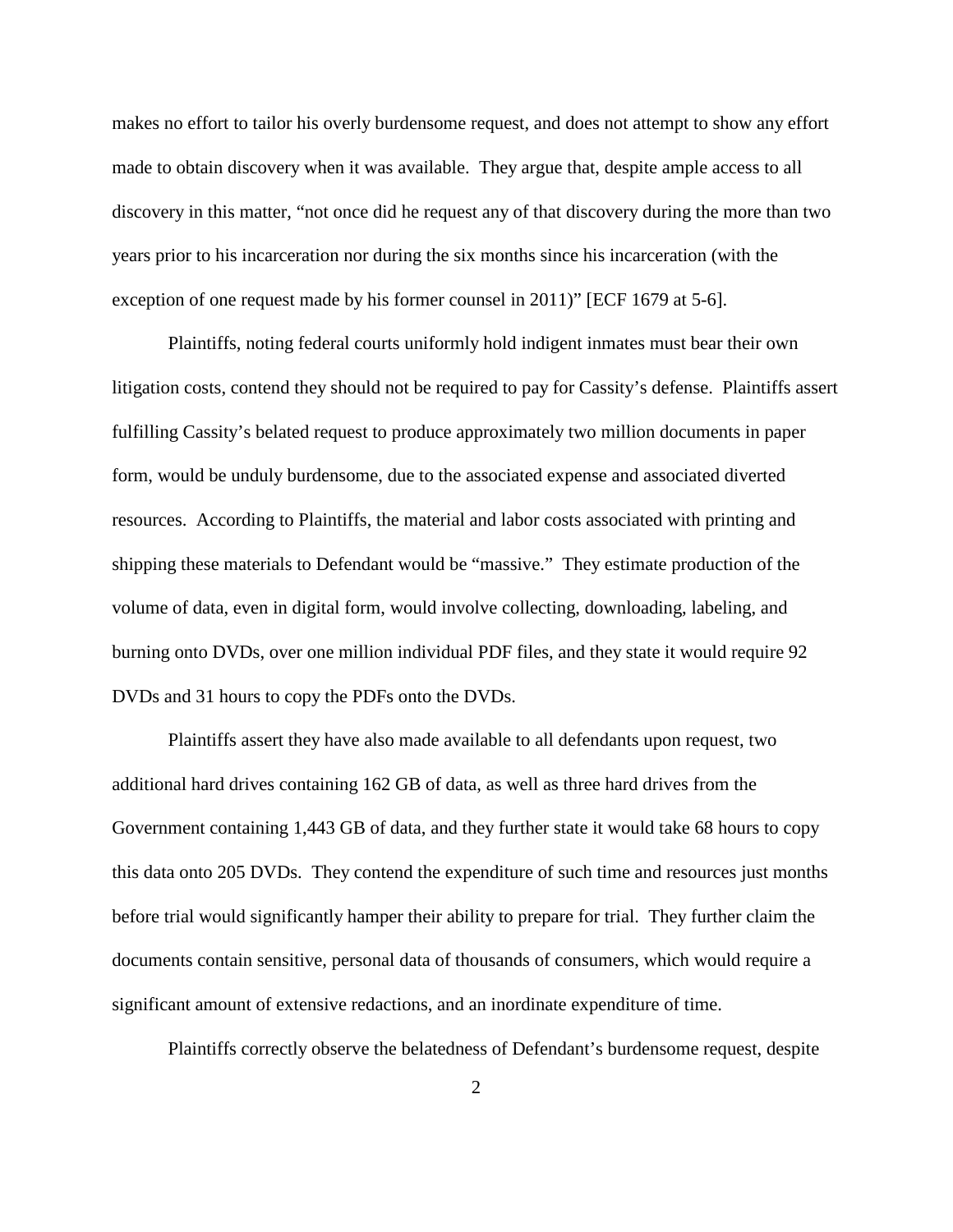the previous availability of access to discovery. As it did in a previous Order, entered on September 5, 2014, the Court notes Defendant failed to request accommodations to attend or otherwise participate in depositions at the time they were being conducted in this matter.

The Court finds Defendant's request to be unduly burdensome. Lawful incarceration necessarily limits the privileges and rights of individuals; including the otherwise unqualified right to "plead and manage their own causes personally." *Price v. Johnston*, 334 U.S. 285-86 (1948) (overruled on other grounds). The Court will not require Plaintiffs, at this late stage in the litigation process, to fund Defendant's defense. Regarding Brent Cassity's request for deposition transcripts, Defendant may contact the court reporter responsible for the desired deposition proceedings, and purchase the transcripts he desires. As to court documents of record, Defendant may contact the Clerk of Court and request copies of the certain documents he desires. In its September 5, 2014 Order, the Court found Defendant had not shown he was entitled to appointment of counsel; Defendant's present motion has not persuaded the Court otherwise. *See Stevens v. Redwing*, 146 F.3d 538, 546 (8<sup>th</sup> Cir. 1998) (pro se litigant has no statutory or constitutional right to have counsel appointed in civil proceeding); *Johnson v. Williams*, 788 F.2d 1319, 1322-23  $(8<sup>th</sup>$  Cir. 1986) (in addition to factual complexity, courts determining indigent litigant's need for counsel consider such things as ability of litigant to investigate the facts, existence of conflicting testimony, and ability of indigent to present claim). The Court will deny Defendant's request to appoint counsel in this matter.

Accordingly,

**IT IS HEREBY ORDERED** that Defendant Brent Cassity's "Motion to Compel Plaintiffs to Supply Brent Cassity, Defendant Pro Se, All Deposition Transcripts, Exhibits, and